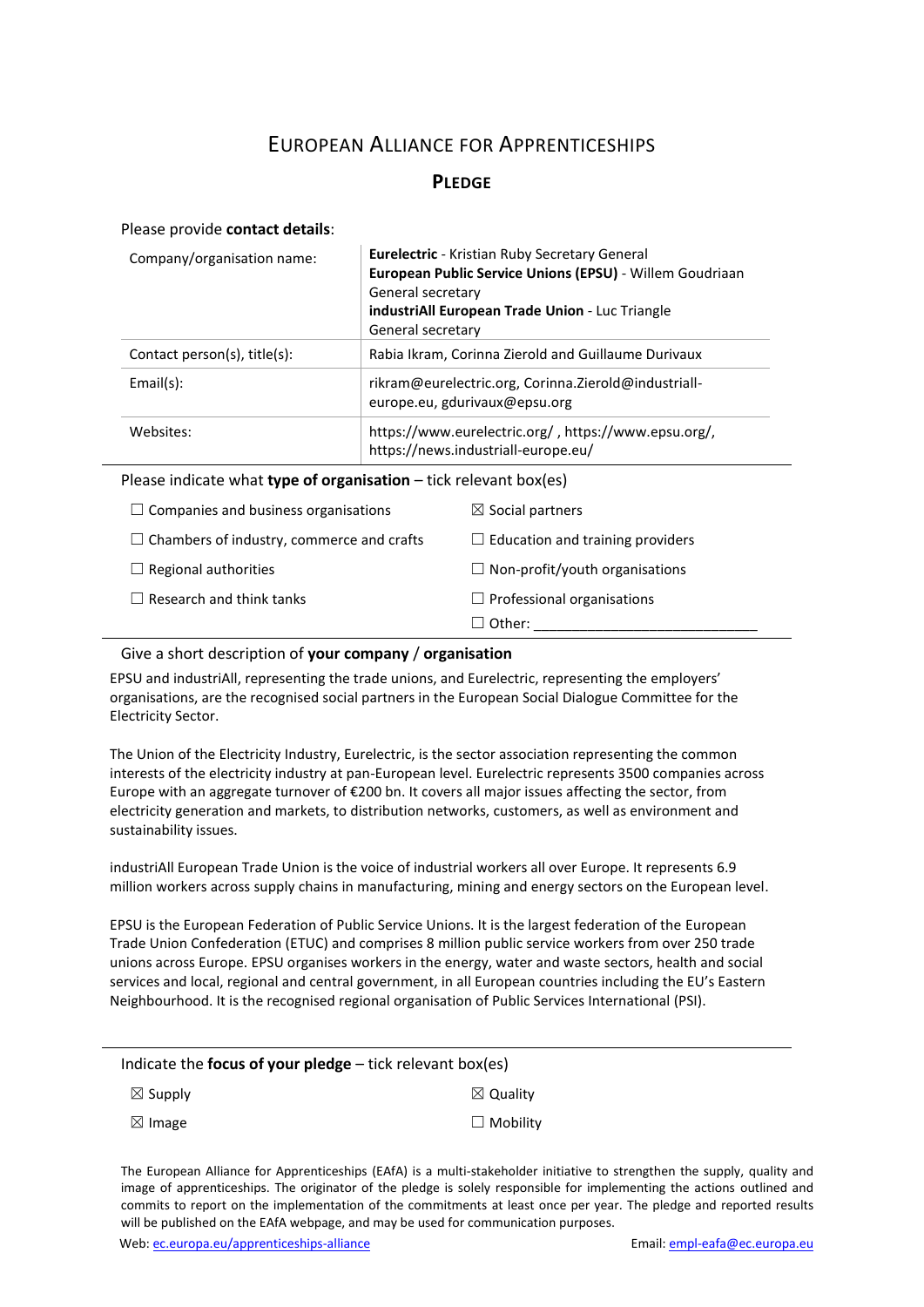## Give a **short description** of your pledge

## *Please include information on your objectives and key activities.*

The European Sectoral Social Partners in the Electricity Sector have put training and education in the centre of their Work Programme and Road Map for the coming 6 years with a specific objective of anticipating change and ensuring the right qualifications for a transforming electricity sector.

We commit in our joint activities to analyse the changes these developments imply for the job types and profiles as well as the qualifications that are needed in the future, especially in terms of the application of new technologies, new business models and processes, energy efficiency and demand management, etc. by comparing skills needs for the energy transition and the training offers of vocational education & training providers.

Apprenticeships have been seen as an important tool to encourage young people to work in our industry.

Moreover, to offer especially young people a genuine and quality work experience and a smooth transfer from education to the labour market we have developed a Quality Framework for Traineeships (QFT) in the European Electricity Sector with the aim to encourage young people to work in our industry and to improve their perspective for a job aimed also at realising the business objectives. With the QFT we aim at guaranteeing equal standards for trainees in our sector by providing them with a traineeship contract including outlining the specific tasks of the trainee and objecting to any kind of precarious employment in our sector. The social partners will support and promote this by participating in events such as the European Vocational Skills Week.

## Describe the **added value** of the pledge

*Please include clear targets, indicators of success and timeline if possible (e.g. increased numbers, qualitative improvements, enhanced attractiveness, increased mobility, tools developed, or other).*

- Qualitative improvement of apprenticeships through our project "*Analysis and background study on skills developments and Vocational Education and Training systems in the changing electricity sector ".* The European Commission has provided funding for this joint project developed by the European Social Partners in the electricity sector. The project focuses on young workers in the electricity industry and builds on a study conducted by external consultants. This study has identified the emerging skill gaps in the sector by comparing skills needs for the energy transition and the training offers of vocational education & training providers until 2019, underlining the value of the apprenticeship schemes to reduce the skills gap;
- New project "Capacity building to build skills intelligence at national level in the electricity sector" 2019-2020" – as a follow-up to the ongoing project and the resulting recommendations this project will focus on capacity building on the national level in order to steer regular exchange between national stakeholders, e.g. industry, VET providers, social partners and respective authorities, to facilitate local agreements on youth employment and apprenticeships;
- Identify and showcase best practices. EU Social Partners have a key role to provide to national social partners relevant information and details on best practices, for example through guidelines;
- To maintain and update sectoral intelligence on skills needs, in order to periodically revise strategies and actions: Sectoral intelligence on skills updates and needs from the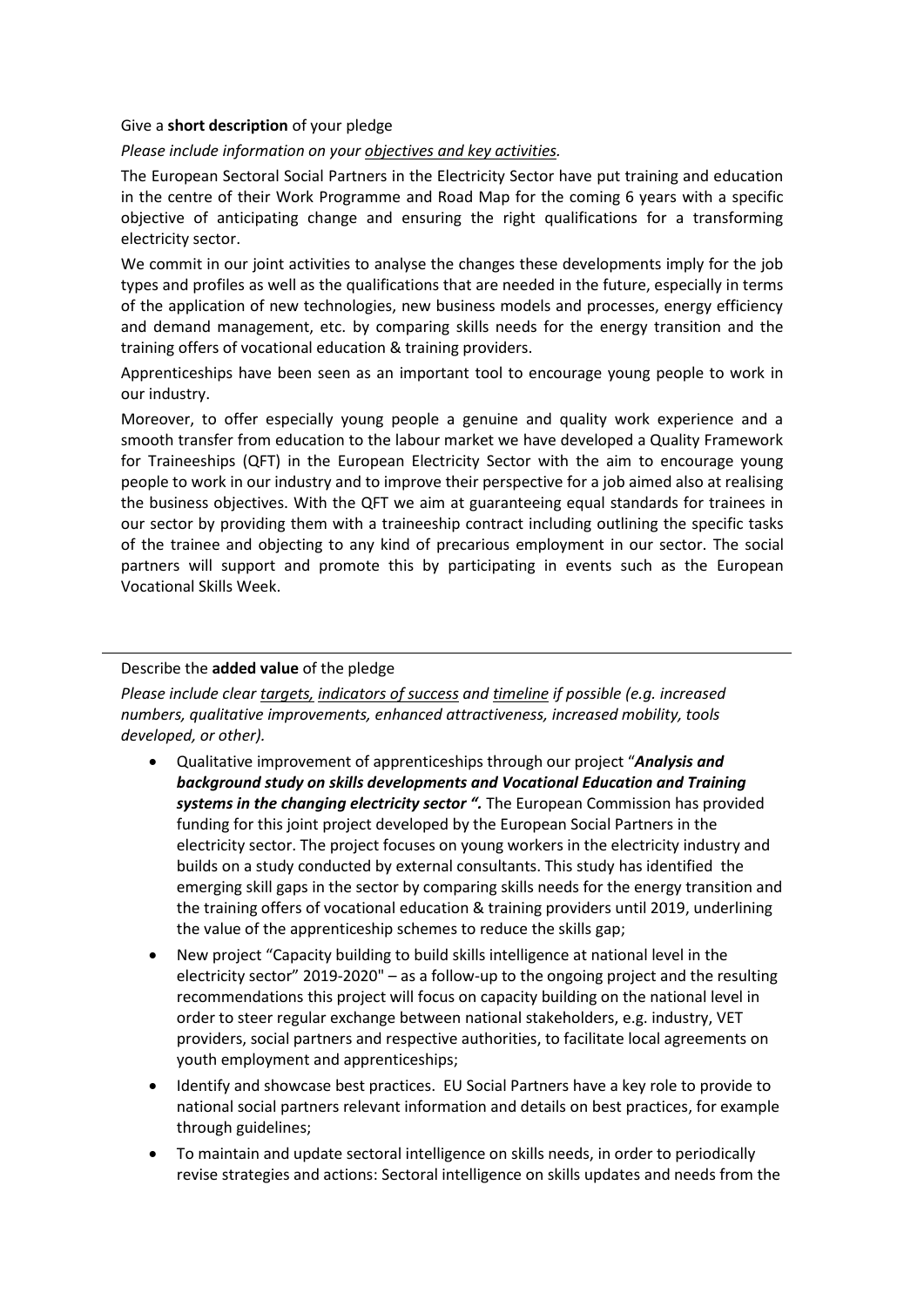industry is a key issue. In order to be able to interact with VET providers and orientate VET provision, EU Social Partners need to maintain at EU level sectoral intelligence on skills needs as required by the changing electricity market.

- The European Social Partners have the objective to:
	- o Agree on a set of competences with a unique taxonomy, making reference to European existing guidelines to promote the skills and competences recognition, with a European dimension involving multiple countries and diverse systems;
	- o Identify the education and training paths and qualifications needed to acquire the skills.
- Establish common "attractive" education frameworks (e.g. life-long learning approaches, apprenticeship contracts): One ongoing challenge for maintaining the electric industry workforce is the amount of time required to train new workers. According to the results of our project "Analysis and background study on skills developments and Vocational education and Training systems" the European electricity workforce is educated through a variety of means but apprenticeships prove to be the most effective leading and training approach in the electricity sector. What seems clear from information collected during the regional seminars which took place in Prague, Madrid and Stockholm as part of the project, is that leading energy companies have implemented their own apprenticeship programmes due to a lack of uniformity in standards and qualifications that pose challenges to ensure that applicants have the necessary skills.

What **partners** will be involved in the initiative?

- National social partners of the electricity sector (trade unions at national and local level and employers' associations and companies);
- VET providers (technical schools and universities)

#### **Guidelines for completing the template**

Pledges are accepted from EU countries, EFTA countries and EU candidate countries.

The pledges should demonstrate concrete commitment and actions that will strengthen apprenticeships when it comes to one or more of the following aspects:

- 1. Increasing **supply**
- 2. Improving the **quality**
- 3. Improving the **image**
- 4. Enhancing **mobility**

Pledges should not be funding applications or project proposals.

If you are an employer providing apprenticeships and/or other labour market integration activities for migrants and refugees, please consider also joining the [Employers together for Integration](https://ec.europa.eu/home-affairs/what-we-do/policies/legal-migration/european-dialogue-skills-and-migration/integration-pact_en) initiative.

#### **Benefits**

By making a pledge and joining the Alliance your organisation can benefit from: